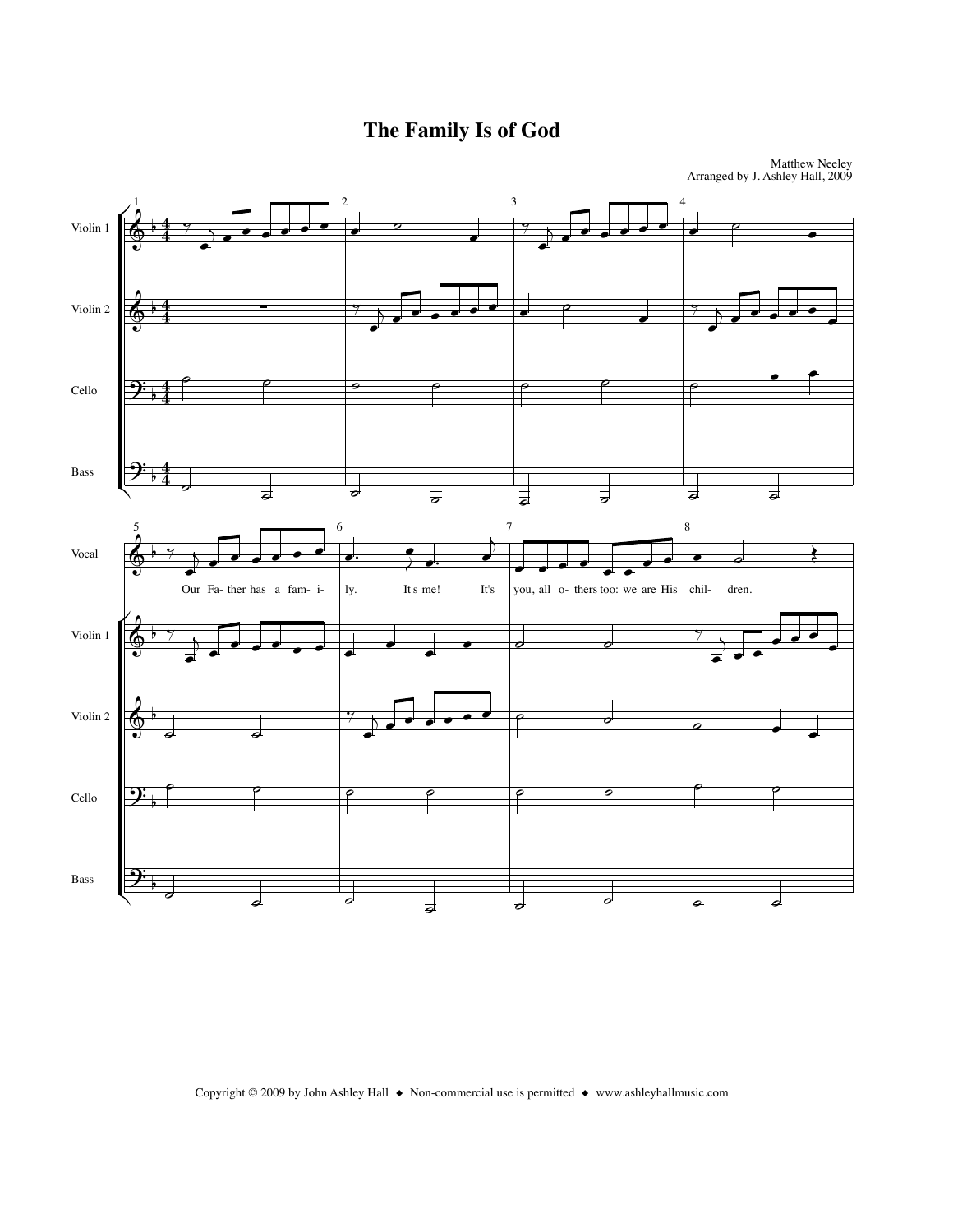

Copyright © 2009 by John Ashley Hall ◆ Non-commercial use is permitted ◆ www.ashleyhallmusic.com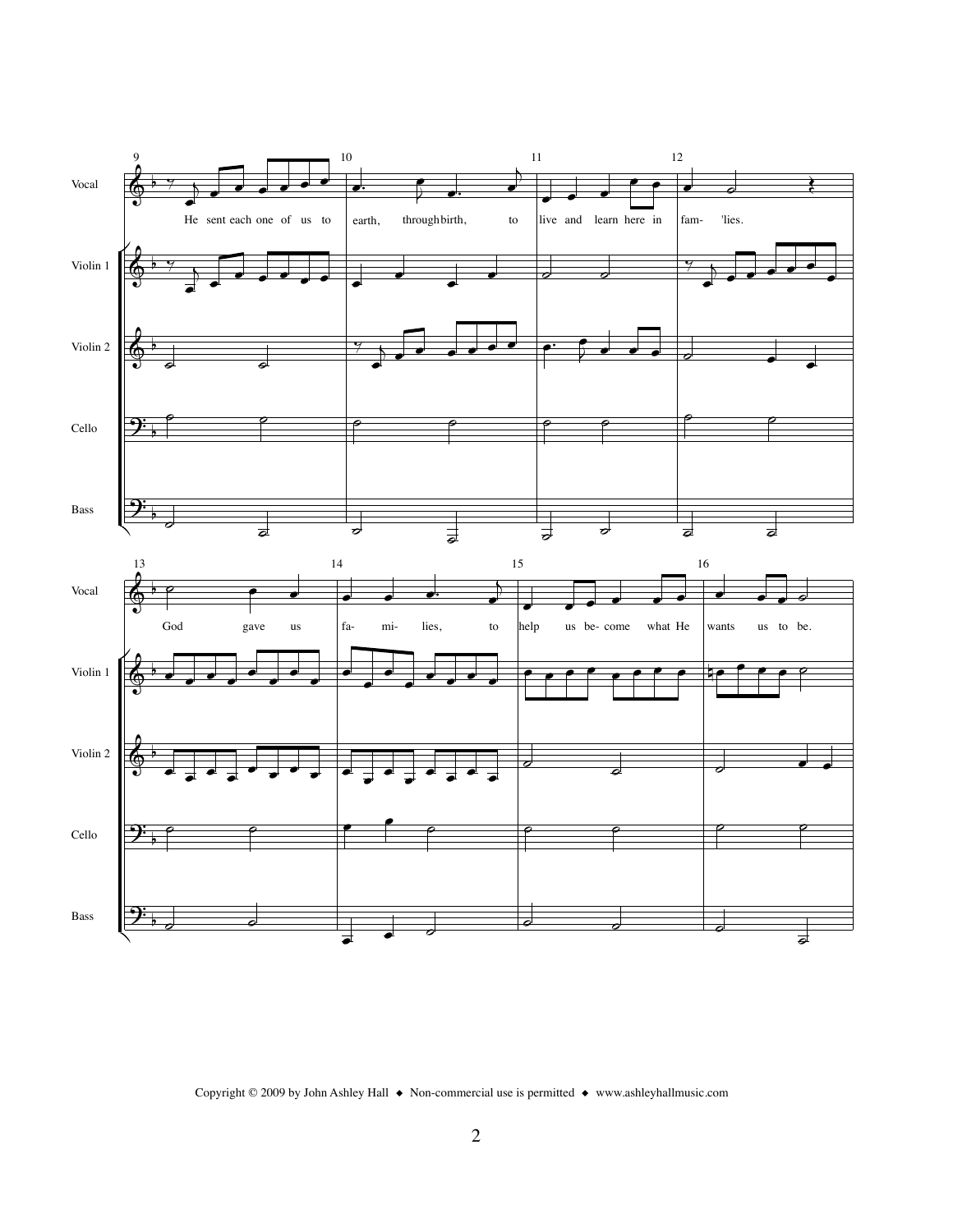

Copyright © 2009 by John Ashley Hall  $\bullet$  Non-commercial use is permitted  $\bullet$  www.ashleyhallmusic.com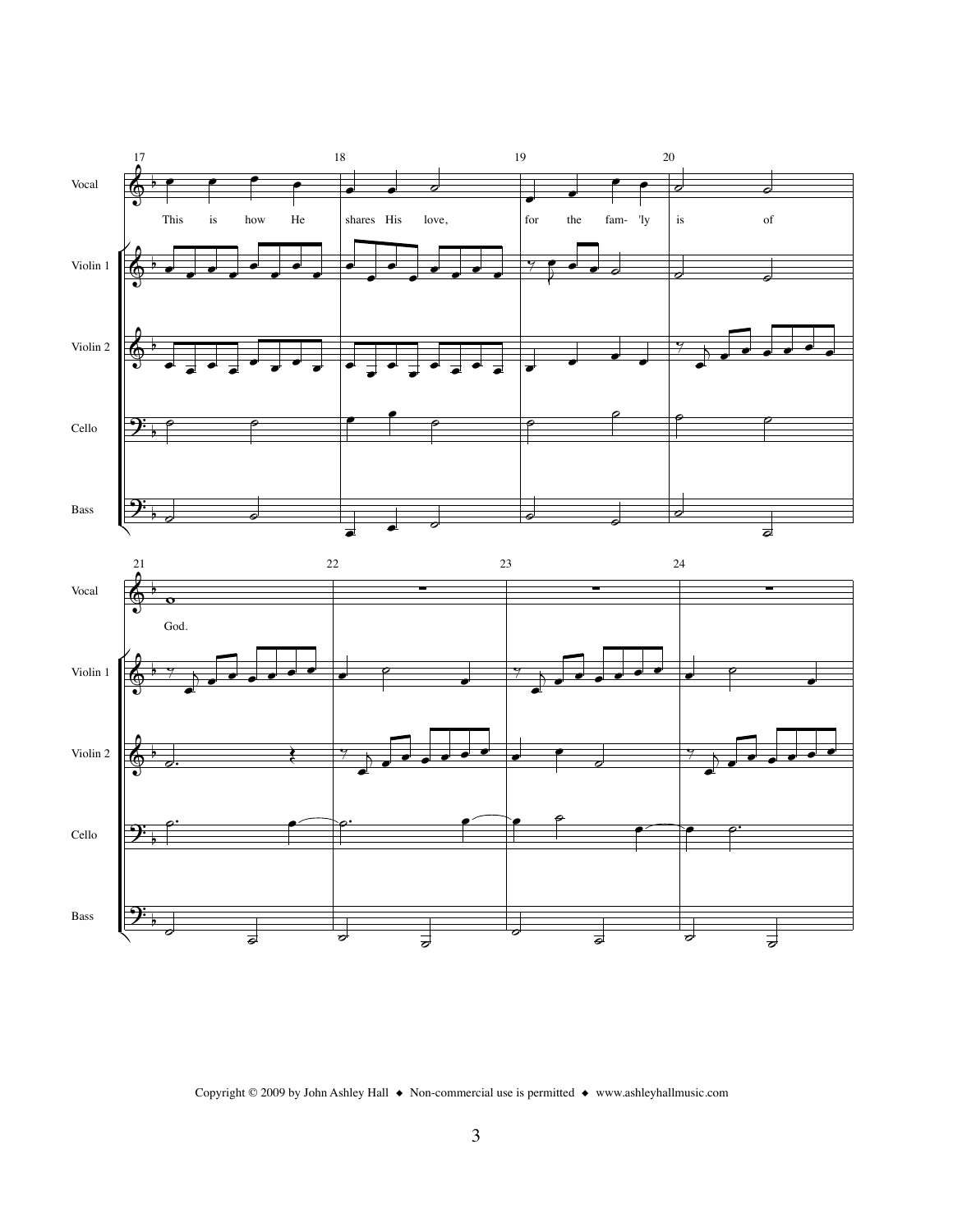

Copyright © 2009 by John Ashley Hall  $\bullet$  Non-commercial use is permitted  $\bullet$  www.ashleyhallmusic.com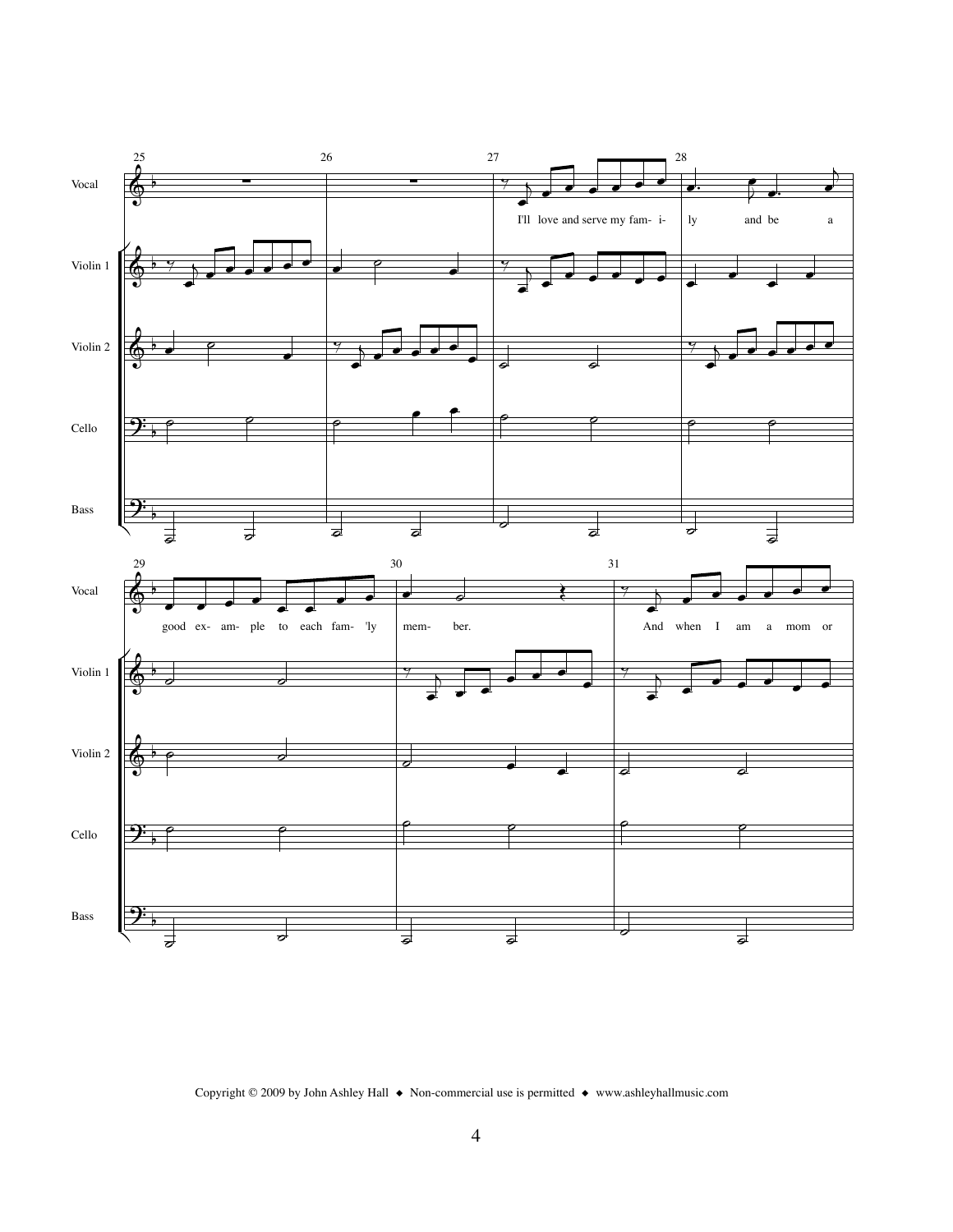

Copyright © 2009 by John Ashley Hall  $\bullet$  Non-commercial use is permitted  $\bullet$  www.ashleyhallmusic.com